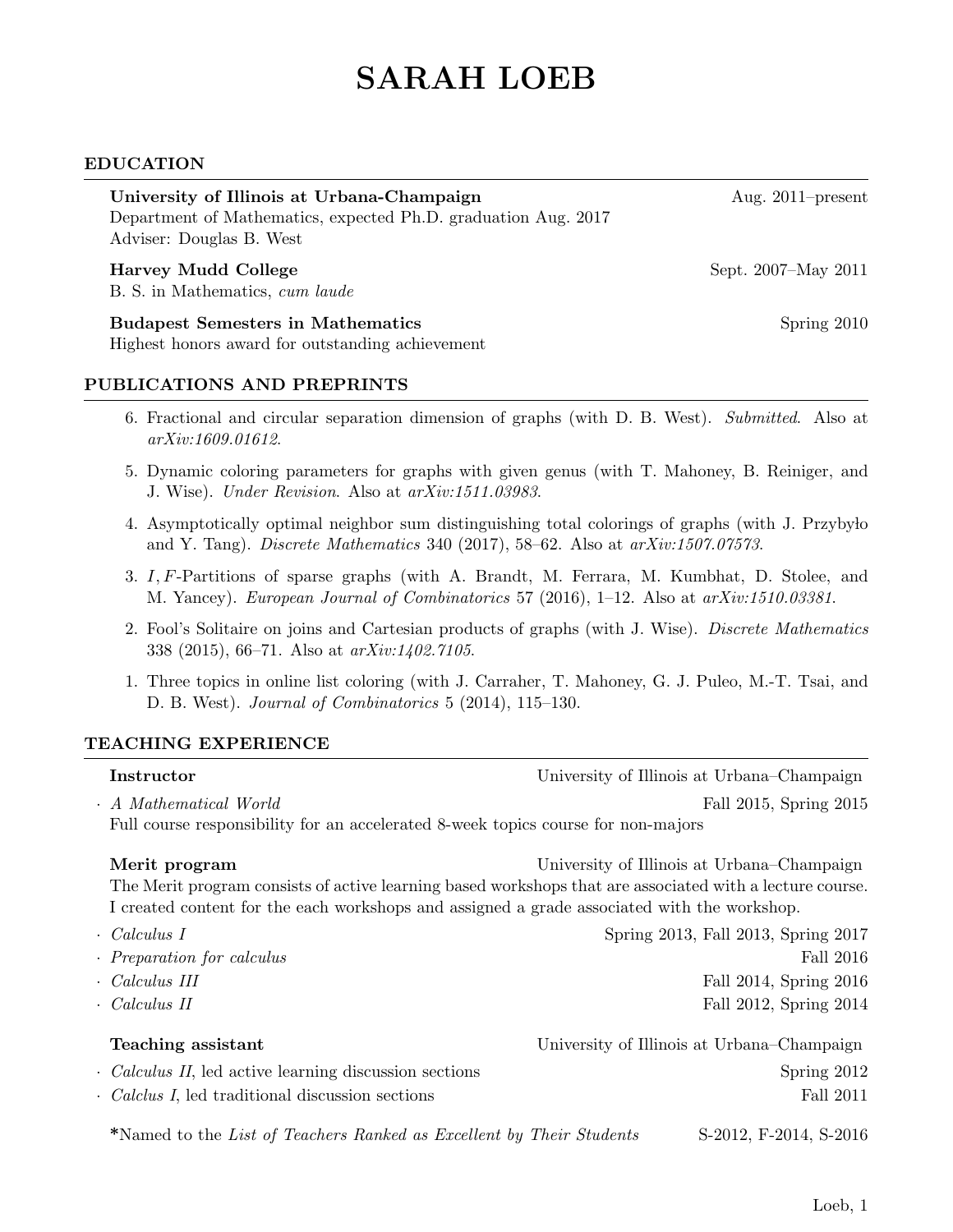- · Tutor: Graph Theory (Spring 2011) and Analysis II (Fall 2011)
- · Grader: Graph Theory (Spring 2011), Analysis II (Fall 2011), Discrete Mathematics (Fall 2010 and Fall 2009), Linear Algebra II (Spring 2009), Differential Equations II (Spring 2009), Linear Algebra I (Fall 2008), and Differential Equations I (Fall 2008)

#### SERVICE

#### Association of Women in Mathematics, U. of Illinois at Urbana–Champaign chapter

| · Academic Committee Chair | Fall 2016–present     |
|----------------------------|-----------------------|
| $\cdot$ President          | Fall 2015–Spring 2016 |
| · Vice President           | Fall 2014–Spring 2015 |
| $\cdot$ Treasurer          | Fall 2012–Spring 2014 |
| <b>Formal Mentoring</b>    |                       |

- · Undergraduate Research, Illinois Geometry Lab Spring 2017, Fall 2016 Graduate mentor to undergraduate students directed by Ivan Contreras Received 2017 IGL Research Award for work in Fall 2016
- Mentoring of Teaching Assistants Spring 2014–Fall 2016 Acted as a mentor to 11 Merit program teaching assistants; I observed 3–4 hours of class and offered feedback and assistance through the semester.

# Advising

• Merit Program Advising May–July 2016 Held brief advising appointments with incoming freshmen interested in Merit program, and authorized students for registration to Merit sections.

# Teaching assistant training

- Campus TA Training, U. of Illinois, Urbana-Champaign Aug. 2016 Watched practice teaching and ran discussion at micro-teaching sessions for new teaching assistants.
- *Mathematics Department TA Training*, U. of Illinois, Urbana-Champaign Aug. 2015, Aug. 2016 In 2015, helped plan and run training sessions on grading and active learning. In 2016 helped run session on cultural diversity. Sessions were attended by all teaching assistants in the mathematics department.

# Committee member

· Strategic Vision Core Implementation Committee, Harvey Mudd College Oct. 2010–Dec. 2011 One of two undergraduates on committee implementing college-wide change in curriculum.

# Referee

- · Referee for Discrete Mathematics, Electronic Journal of Combinatorics, European Journal of Combinatorics, and Rose-Hulman Undergraduate Mathematics Journal
- · Reviewer for AMS Mathematical Reviews

# PRESENTATIONS AND WORKSHOPS ATTENDED

# Invited talks

· The Discharging Method and Graph Coloring Dec. 2016 Math Deptartment Seminar, Rose-Hulman Institute of Technology, Terre Haute, IN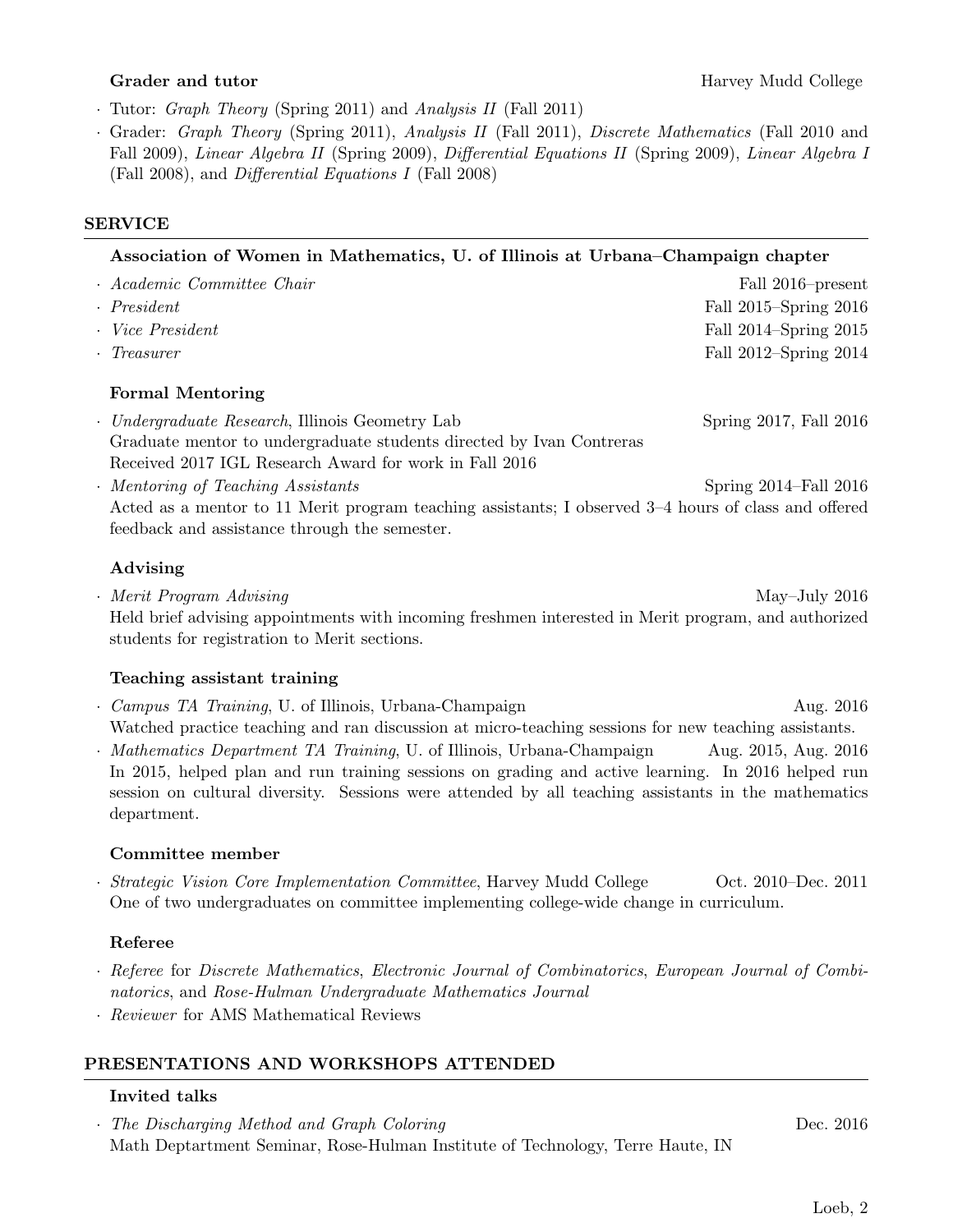| · Fractional Separation Dimension                                                                                                                         | Oct. 2016                                                                                         |
|-----------------------------------------------------------------------------------------------------------------------------------------------------------|---------------------------------------------------------------------------------------------------|
| Local seminar talks                                                                                                                                       | University of Illinois at Urbana–Champaign                                                        |
| Undergraduate Poster Session, Received an Outstanding Poster Award                                                                                        |                                                                                                   |
| · Permissible planar embeddings of ribbon graph blow-ups<br>Joint Mathematics Meeting, New Orleans, LA                                                    | Jan. 2011                                                                                         |
| Graduate student poster session                                                                                                                           |                                                                                                   |
| · Fractional Separation Dimension<br>Extremal Combinatorics at Illinois, Illinois Institute of Technology, Chicago, IL                                    | Aug. 2016                                                                                         |
| Association for Women in Mathematics Poster Session                                                                                                       |                                                                                                   |
| · Fractional Separation Dimension<br>Joint Mathematics Meeting, Atlanta, GA                                                                               | Jan. 2017                                                                                         |
| Posters                                                                                                                                                   |                                                                                                   |
| Young Mathematicians Conference, The Ohio State University, Columbus, OH                                                                                  |                                                                                                   |
| · Permissible planar embeddings of ribbon graph blow-ups                                                                                                  | Aug. 2011                                                                                         |
|                                                                                                                                                           | Pacific Coast Undergraduate Math Conference, Loyola Marymount University, Los Angeles, CA         |
| Extending list colorings of planar graphs                                                                                                                 | March 2011                                                                                        |
| · Results in chromatic-paintability and the paintability of complete bipartite graphs<br>Midwest Graph Theory Conference, Iowa State University, Ames, IA | Sept. 2012                                                                                        |
| Midwest Graph Theory Conference, University of Detroit Mercy, Detroit, MI                                                                                 |                                                                                                   |
| · Fool's Solitaire on graph joins                                                                                                                         | March 2014                                                                                        |
| Graduate Student Conference in Combinatorics, Auburn University, Auburn, AL                                                                               |                                                                                                   |
| Graduate Student Conference in Combinatorics, University of Kentucky, Lexington, KY<br>· Fool's Solitaire on Cartesian products of graphs                 | April 2014                                                                                        |
| . 3-Dynamic coloring planar and toroidal graphs                                                                                                           | March 2015                                                                                        |
| Midwest Graph Theory Conference, Wright State University, Dayton, OH                                                                                      |                                                                                                   |
| · Fractional Separation Dimension                                                                                                                         | March 2016                                                                                        |
|                                                                                                                                                           | Midwestern Conference on Combinatorics and Combinatorial Computing, Illinois State University, IL |
| · Fractional Separation Dimension                                                                                                                         | Oct. 2016                                                                                         |
| Circular Separation Dimension<br>Joint Mathematics Meetings, Atlanta, GA                                                                                  | Jan. 2017                                                                                         |
| <b>Contributed talks</b>                                                                                                                                  |                                                                                                   |
|                                                                                                                                                           |                                                                                                   |
| Combinatorics Seminar, Zhejiang Normal University, Jinhua, China                                                                                          |                                                                                                   |
| · Fool's Solitaire for joins and Cartesian products of graphs                                                                                             | Nov. 2013                                                                                         |
| · Asymptotically optimal neighbor sum distinguishing total colorings of graphs<br>Combinatorics and its Applications, Miami University, Oxford, OH        | Sept. 2015                                                                                        |
| Combinatorics Seminar, Miami University, Oxford, OH                                                                                                       |                                                                                                   |
| · Asymptotically optimal neighbor sum distinguishing total colorings of graphs                                                                            | Oct. 2015                                                                                         |
| Combinatorics Seminar, Iowa State University, Ames, IA                                                                                                    |                                                                                                   |
| $\cdot$ Fractional separation dimension                                                                                                                   | Oct. 2015                                                                                         |
| Joint Mathematics Meetings, Seattle, WA                                                                                                                   | Special Session on Research from the Rocky Mountain–Great Plains Workshop in Combinatorics        |
| $\cdot$ I, F-partitions of sparse graphs                                                                                                                  | Jan. 2016                                                                                         |
| Special Session on Recent Advances in Structural and Extremal Graph Theory                                                                                |                                                                                                   |
| AMS Fall Western Sectional Meeting, University of Denver, Denver, CO                                                                                      | Oct. 2016                                                                                         |
| Harvey Mudd College, Claremont, CA<br>· Fractional Separation Dimension                                                                                   |                                                                                                   |
| The Discharging Method and Graph Coloring                                                                                                                 | Nov. 2016                                                                                         |